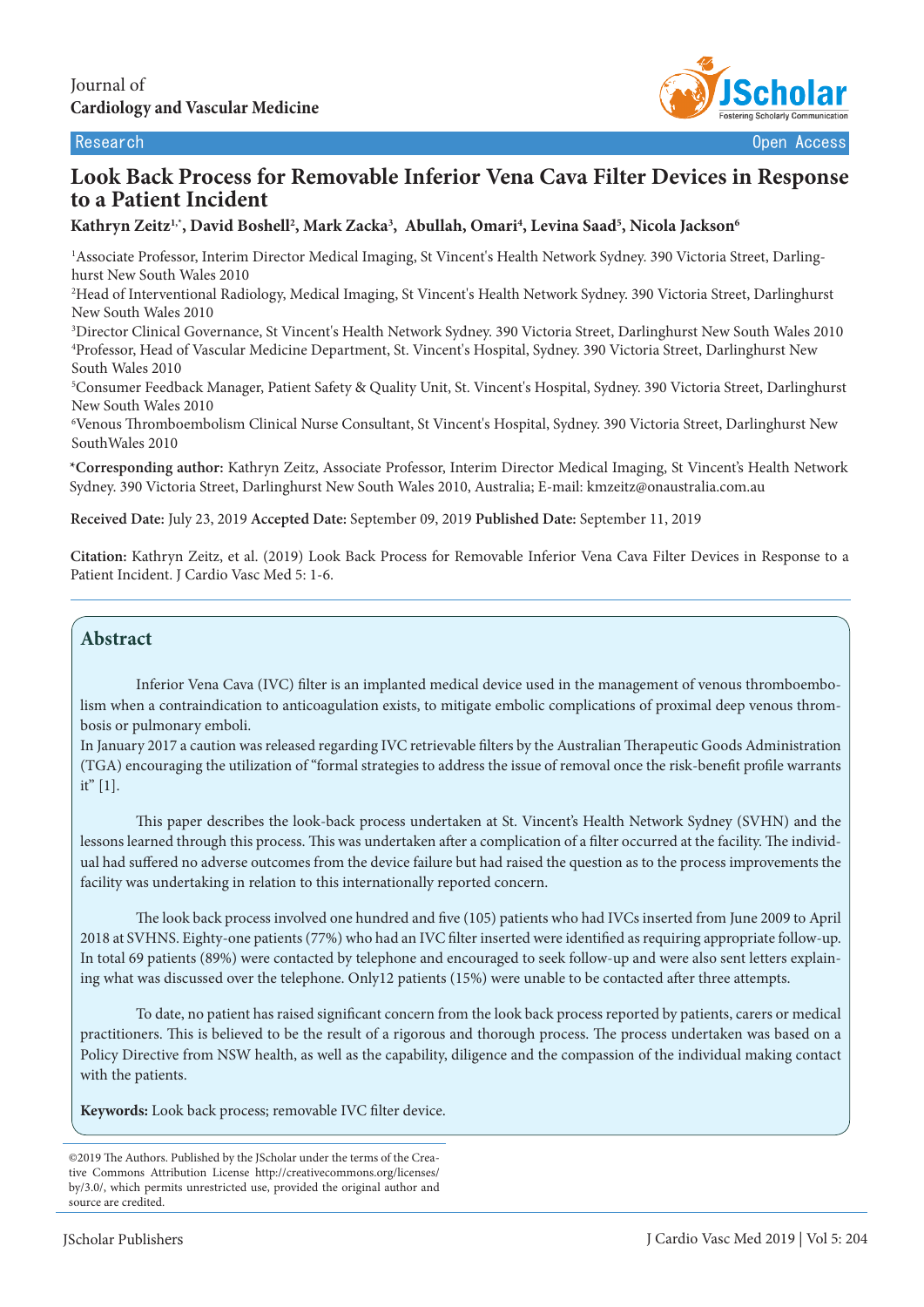1. What is known about the topic?

An Inferior Vena Cava (IVC) filter is commonly inserted endovascularly to prevent lower limb deep vein thromboses propagating proximally to the lungs and is indicated where anticoagulation is contraindicated.

A worldwide issue with device failure required hospitals to assess these patients for consideration for the potential removal of the filter.

Look back processes are not well documented in the literature.

2. What does this paper add?

This paper describes the process undertaken in developing and executing a look back process involving the review of 105 patients and contacting 81 patients, their general practitioner, and referring specialist.

3. What are the implications for practitioners?

Undertaking a successful look back process involves following a rigorous clinical governance framework, guided by an expert advisory panel, strong communications planning and the capabilities of the staff making contact with stakeholders.

## **Introduction**

An Inferior Vena Cava (IVC) filter is a device that is commonly inserted endovascularly into the IVC or infrequently, via the femoral or internal jugular vein. The filter aims to prevent lower limb deep vein thromboses propagating proximally to the lungs and causing a catastrophic pulmonary embolism, and this is indicated where anticoagulation is contraindicated.

This paper describes a look back process initiated by a patient's concerns regarding a fractured filter, at StVincent's Health Network Sydney (SVHN)and the lessons learned through this process.

#### **Background**

IVC filters were first developed in the late 1960s and by the early 2000s filters were designed to be more easily retrieved although at around this time complications also began to appear in the literature [2,3,4,5,6,7].

IVC filter devices come in two types: designed for permanent implantation or "optionally removable" filters if this is clinically desirable. For most patient cases the trend has been toward using optionally removable filters for some time now, although the debate continues [8].

In 2010 Nicholson et al investigated the incidence of IVC filter complications with some of the more common filters in use at the time [9]. It was after this paper was published that the FDA (US Food and Drug Administration) issued its advice on 'Inferior Vena Cava (IVC) Filters: Initial Communication: Risk of Adverse Events with Long Term Use' (posted 9 August 2010). The advice was issued following a search of its own adverse events database which showed out of a total of 921 reports involving IVC filters in 2006, '328 involved device migration, 146 involved embolizations (detachment of device components), 70 involved perforations of the IVC, and 56 involved filter fracture'. The recommendation from the FDA was for the 'implanting physicians and clinicians responsible for the ongoing care of patients with retrievable IVC filters to consider removing the filter as soon as risk from Pulmonary Embolism aremitigated [10]. The FDA again updated this safety communication in 2014 recommending all patients with an IVC filter are to be considered for removal of the filter once their risk for pulmonary embolism has reduced [11].

In July 2016 Health Canada issued a safety alert encouraging hospitals in Canada to identify patients with a retrievable filter and assess these patients for the potential removal of the filter [12]. This was then followed in January 2017 with the publishing of a bulletin by the Australian Therapeutic Goods Administration (TGA) that contained a safety update on medical devices encouraging 'health workers' and facilities to identify all patients who have a retrievable filter in place and to develop formal plans to remove these once no longer required [13].

The TGA identified 21 adverse incident reports from 2005 to 2016, of these 16 caused severe injury to the patient relating to device limb fracture or migration with no reports of filter related deaths [14]. The following month, February 2017, the TGA listed IVC filters as a high-risk device and published international safety data and minimum reporting standards for manufacturers [15].

To validate the current practices, and the safety and effectiveness of IVC filters, a large multi-center, prospective, open-label, non-randomised investigation of participants (PRE-SERVE) with IVC filters is underway and expected to be completed in mid-2019. During the study,1,800 participants with an IVC filter inserted between 2005 and 2018 in the United States will be evaluated at regular intervals post-insertion. It is antici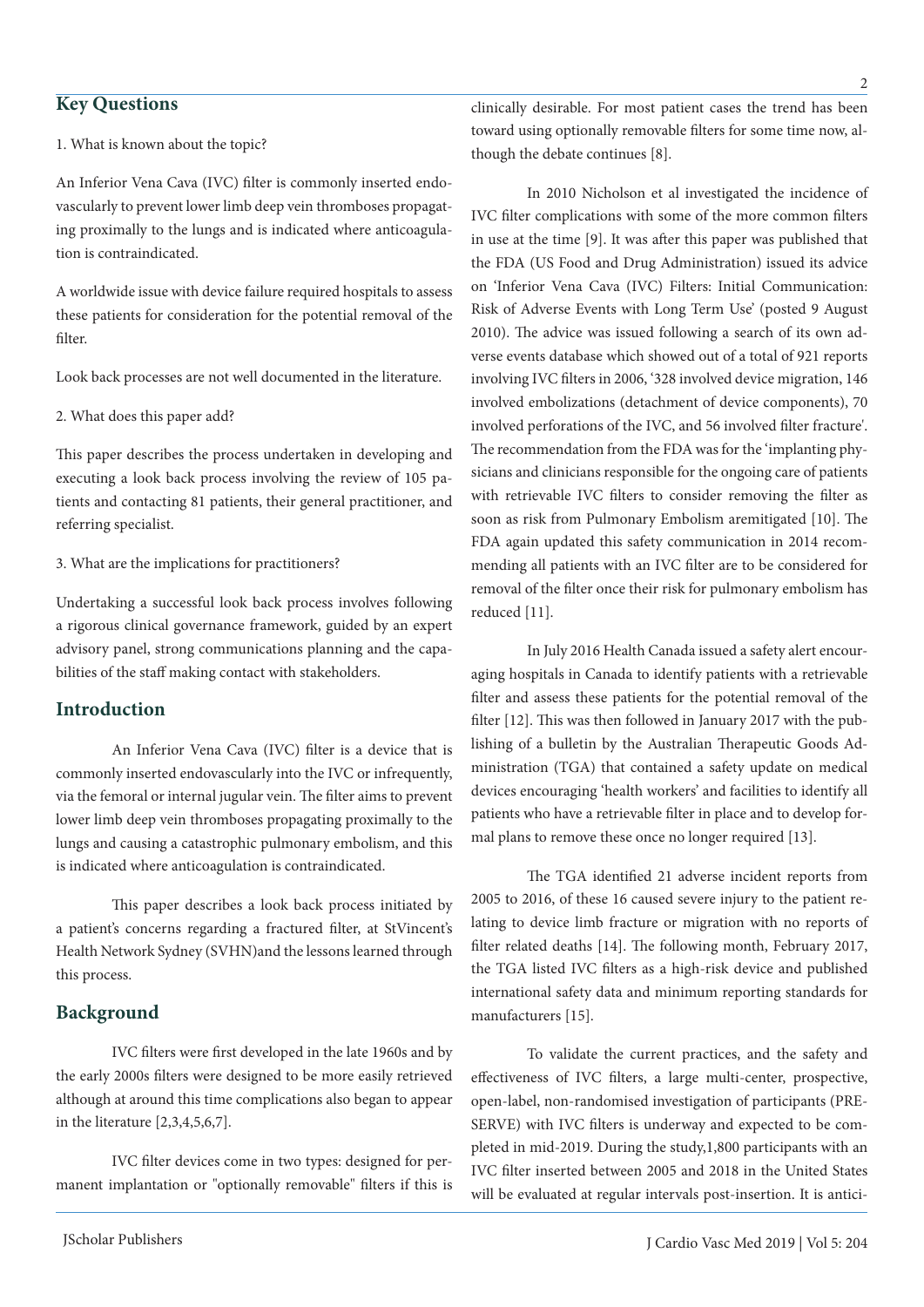pated that the findings of this study will assist in determining the future management of IVC filters [16].

In February 2018 a senior interventional radiologist at St Vincent's Hospital Sydney raised a concern with hospital executive regarding a patient incident involving an optionally removable IVC filter device. The incident involved the removal of an older IVC filter device that had fractured from a patient. The patient had suffered no clinically significant complications from the device failure and the metallic fragments were considered to be safely embedded and incorporated into 3 pulmonary artery branches. This was fully disclosed to the patient at the time.

The patient later contacted the hospital concerned that other patients, with older optionally removable filters, could be harmed as a result of possible device failure over the long term.

In response to the incident, an organizational look back process was initiated consistent with guidance in the New South Wales (NSW) Health, Lookback policy directive [17]. The NSW Health Lookback process "is triggered when a notification of a clinical incident or concern from any source leads to the need for the notification, investigation and the management of a group of commonly affected patients. The clinical incident may arise from complications or errors relating to diagnostics, treatment or products that patients have received" [17] .

The SVHN Look back process involved the establishment of an expert advisory group and initial steps included contacting with the Clinical Excellence Commission (CEC) to seek advice and identify whether similar cases had been reported in relation to adverse IVC filter outcomes. The CEC provides leadership in safety and quality in NSW to improve healthcare for patients. No other incidents had been identified at that time but subsequently, the CEC issued a safety bulletin highlighting the risks of long-term use of IVC filters and recommended consideration of the removal of filters once the patient was no longer at riskb [18]. The NSW Chief Health Officer (CHO) was also made aware of the incident and associated look back process and the possibility that the issue had statewide relevance. A statewide look back response was subsequently initiated by the NSW CHO to address the possibility that other patients across NSW might also be at risk.

## **Method**

The SVHN Interventional Radiology Service is provided by the Medical Imaging Department at St Vincent's Hospital, Sydney for public patients and patients from St Vincent's Private Hospital. A list was extracted from the Radiology Information

System (RIS) of all patients (public and private) who had an IVC filter inserted and for who had filter removal procedures, which had been inserted from June 2009 to April 2018, to identify as many patients as possible who may require follow-up.

The initial list identified a total of 192 patients, and of these, 127 were public patients, 55 were from the private hospital and 10 were from other referral sources.

A small working group was convened under the leadership of the Director of Medical Services and the Director of Clinical Governance, including the Director of Diagnostics, the Interventional Radiologist, Clinical Governance representatives, and vascular medical and nursing representatives. From this, a recommendation was made to commence a formal Look back Process in line with the NSW Health Look back Policy [19] to identify and manage other potentially affected patients. As a result, an Expert Advisory Group (EAG) was established under the leadership of the Director of Diagnostics.

The EAG, which included clinical experts, senior management and clinical governance support, recommended and coordinated several actions, including, but not limited to

• confirming that IVC filters are only inserted by Interventional Radiologist (IR) and not by any other services including Vascular or Cardiology to ensure all affected patients were captured.

• developing a process for open disclosure for all patients who had had an IVC inserted to ensure appropriate follow-up had or would occur. The Director of Media and Communications was involved in the preparation of media response before patient telephone calls and letters were sent out.

• recommending that the initial contact be made via telephone and then a letter be sent highlighting the need for follow up. At the same time, a letter would be sent to the GP of affected patients and the referring doctors.

• identifying a process for instances where a potentially affected patient was unable to be contacted.

• recommending that follow-up with deceased patient's families was not required as the EAG had been unable to identify in the literature any evidence or known cases of IVC filter failure leading to death in Australia.

• coordinating the revision of the current procedures was undertaken to ensure a rigorous follow-up process post device insertion.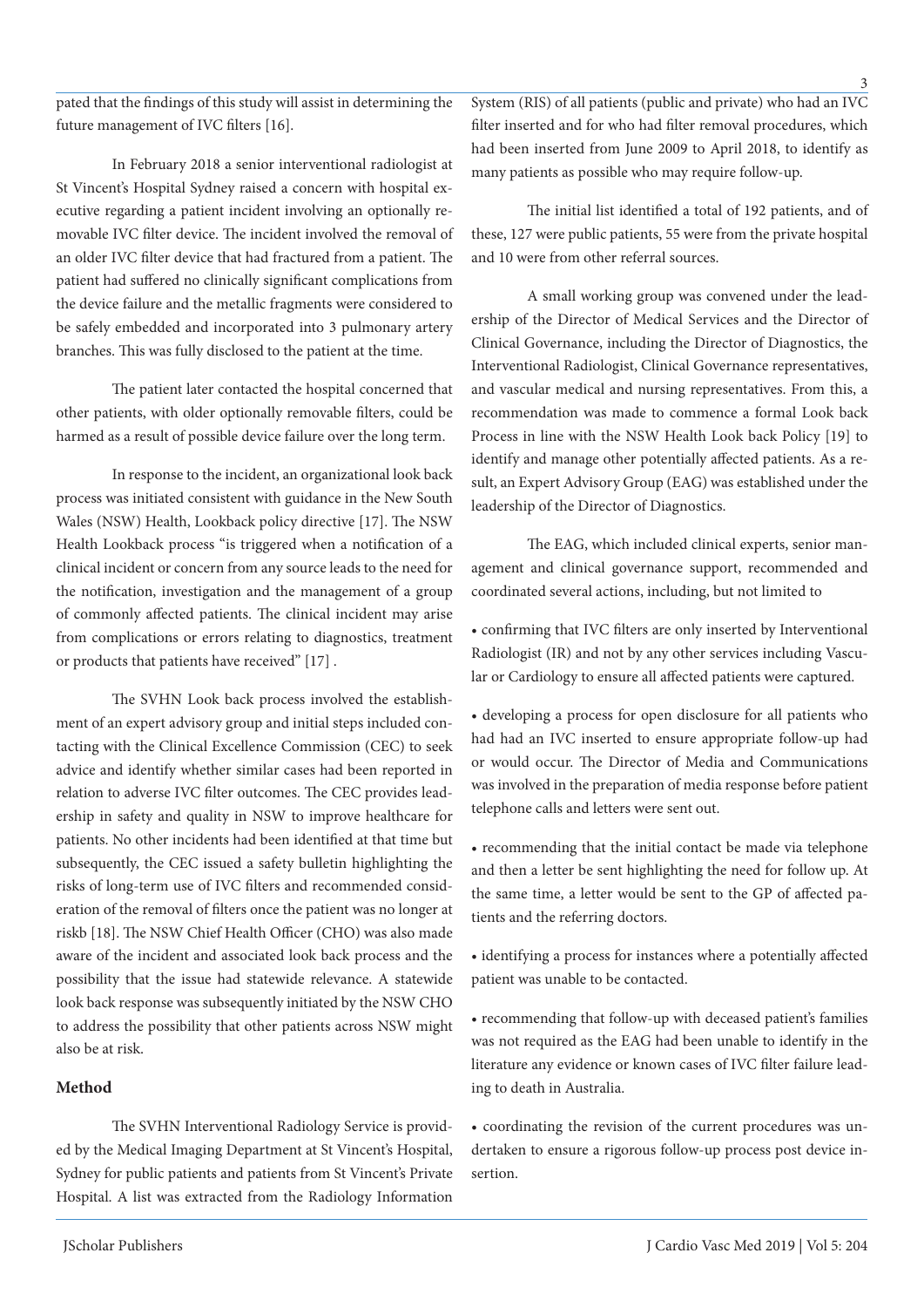An approved script by the EAG was used by the Clinical Governance Officer (CGO) when calling patients. The script and letters provided to patients were reviewed by the EAG, the Director of Clinical Governance, the Director of Medical Services for approval, and the Diversity Health Coordinator/Health Literacy Officer of SVHNS.

Patient contact commenced on 21st May 2018 and was completed on 18th July, 2018 by the Clinical Governance Officer who is also a senior clinical nurse. Support, such as counseling and psychological support, was made available to all affected patients, their families and/or carers on an individual basis where requested. At the time of writing, no patient, family or carers have requested additional support. Only 4patients contacted the hospital to seek additional clarification regarding the action they needed to take.

#### **Results**

An initial review of information systems, booking lists, and medical records resulted in a patient database including192 St Vincent's Sydney campus-wide patients being identified as having had an IVC filter inserted (since 2009). This was further refined (removing duplications and-applicable procedures) resulting in a list of one hundred and five (105) patients who had IVCs inserted from June 2009 to April 2018 at St Vincent's Hospital Sydney and sixty-nine (69) patients from St Vincent's Private Hospital (SVP). SVP followed up its own affected patients.

Of the 105 public patients, twenty-four patients (23%) were either excluded or not required to be contacted due to:

o 9 patients were confirmed to have had their IVC's removed (retrieval rate of 8.5%).

- o 11 patients were palliated.
- o 4 patients were in nursing homes with complex issues.

In total, 81 public patients (77%) who had an IVC filter inserted were identified as requiring follow-up.

In total 69 patients (89%) were contacted by telephone and encouraged to seek follow-up and were sent letters explaining what was discussed over the telephone. This included several patients from overseas. Patient consent was obtained to send letters on their behalf to their current GP and specialist involved in their care.

Interpreter services were utilized for patients who were from non-English speaking backgrounds and, where indicated

in our records, they required an interpreter. Contact details for further clarification and support for patients were made available for the Consumer Feedback Manager and the CGO. Only 4 patients called the Consumer Feedback Manager to clarify what was discussed with them on receipt of the follow-up letter.

General Practitioners (GP) and their specialists were sent a letter explaining the need for patient follow-up. Two GPs contacted the CGO seeking more information.

There were 12 patients (15%) who were still unable to be contacted after three attempts. Several measures were undertaken to try and make contact with these patients. Firstly, they're next of kin and/or carer was contacted to inquire if the patient had more up to date contact details. If this proved unsuccessful the patient's medical records were reviewed to ensure that all possible contact numbers provided by the patient were called. After three failed attempts to contact these 12 patients, a letter was mailed to their last known address.

#### **Discussion**

Lookback processes are important to notify patients of health service concerns that may affect their well-being [17]. With IVC filter insertion at SVHNS, a patient raised a concern post removal of their older IVC filter device where failure had occurred. The patient had suffered no clinically significant complications from the device failure but did query whether the health service was responding appropriately to this internationally reported concern.

A clearly articulated policy was invaluable in guiding the practicalities of working through a Look-back process. The input of a diverse stakeholder representative group on the EAG assisted in developing a tight and clinically relevant process. The selection of a senior, compassionate clinician to contact patients was critical in ensuring patients were informed and empowered but not alarmed. Our retrieval rate at 8% was much lower than the retrieval rates reported in the literature of 34% [20].

While the look-back process was in progress a new clinical procedure "IVC Filter Monitoring and Removal Follow-up" was developed, consulted upon and implemented to ensure a more rigorous and systematic process for the timely and appropriate follow up of patients post insertion of IVC filters. The new process includes a:

• clear procedure to be followed by the Interventional Radiologist before, during and after the insertion of an IVC.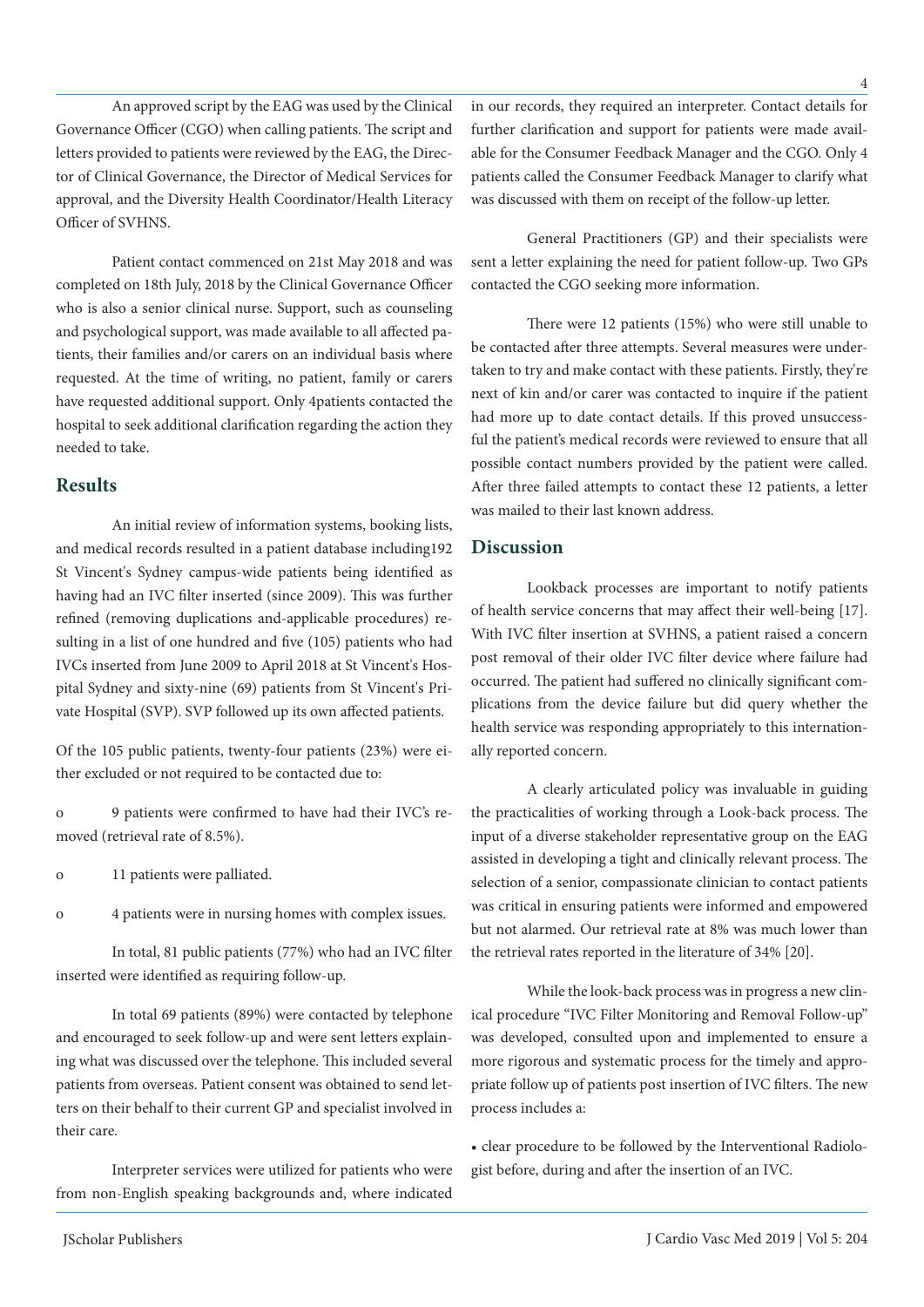The Look back process also identified a range of other system issues: Inconsistent recording of device type and number on radiological images, information systems, medical records, and device tracking databases which added complexities to the look-back process. The use of inconsistent terminology for the varying IVC filters was also identified as an issue. The EAG, therefore, developed and implemented standardized nomenclature for recording IVC filter type in the local electronic and paper-based information systems to ensure consistency for the recording of these devices.

• a patient information sheet was developed to be provided to

patients before an IVC procedure.

The EAG also identified that despite the release of cautions and alerts, in this case by the TGA, this information does not always reach other important stakeholders involved in the management of these patients. Examples include non-proceduralists not involved with the initial insertion of the device but are involved in the patient's care, or other referring specialists not directly involved in the insertion of the IVC filter. There was no record at SVHNS that caution had been received.

# **Conclusion**

Following the failure and subsequent removal of an IVC filter in an SVHN patient, a look back process was implemented that involved reviewing 105 patients and contacting 81 patients, including GPs and specialists.

To date, no patient has raised significant concern from the look back process nor any carers or medical practitioners. This is believed to result from the application of a rigorous and thorough look back process, based on an NSW Health, statewide Policy Directive, and the capability, diligence and the compassion of the individual making contact with the patients affected by this issue.

The look back process enabled the facility to review current processes and provided a framework to highlight inefficiencies; identify areas of clinical improvement, and enhance clinical governance of IVC filter utilization at our campus. As a consequence of this process and the development of the "IVC Filter Monitoring and Removal Follow-up" policy, a robust process to track and follow up patients with IVC filters has resulted.

1. (2017) Therapeutic Goods Administration, Medical Devices Safety Update 5

2. Mansour JC, Lee FT Jr, Chen H, Turnipseed WD, Weber SM (2004) Chronic abdominal pain and upper gastrointestinal bleeding due to duodenal perforation caused by migrated inferior vena cava filter—a case report. Vasc Endovascular Surg 38:381-384.

3. Feezor RJ, Huber TS, Welborn MB 3rd, Schell SR (2002) Duodenal perforation with an inferior vena cava filter: an unusual cause of abdominal pain. J Vasc Surg 35:1010-1012.

4. Streiff MB (2000) Vena cava filters: a comprehensive review. Blood 95: 3669-3677.

5. Leroux M, Tallarita T, Pennisi M, Veroux P (2008) Late complication from a retrievable inferior vena cava filter with associated cava, aortic, and duodenal perforation: a case report. J Vasc Surg 48:223-225.

6. Sadaf A, Rasuli P, Olivier A, et al. (2007) Significant caval penetration by the select inferior vena cava filter: attributable to filter design? J Vasc Interv Radiol 18:1447-1450.

7. Parkin E, Sarracino-Inglott F, Chalmers N, Smyth V (2009) Symptomatic perforation of a retrievable inferior vena cava filter after a dwell time of 5 years. J Vasc Surg 50: 417-419.

8. Ido Weinberg H. B (2018) Great Debates in Vascular Medicine: Should all inferior vena cava (IVC) filters be removed? Vascular Medicine 23: 75-77.

9. Nicholson W, Nicholson WJ, Tolerico P, Taylor B, Solomon S, et al. (2010) Prevalence of Fracture and Fragment Embolization of Bard Retrievable Vena Cava Filters and Clinical Implications Including Cardiac Perforation and Tamponade. Arch Intern Med 170: 1827–1831.

10. FDA (Aug 2010) - https://wayback.archive it.org/7993/20170112002302/http://www.fda.gov/MedicalDevices/Safety/AlertsandNotices/ucm221676.htm